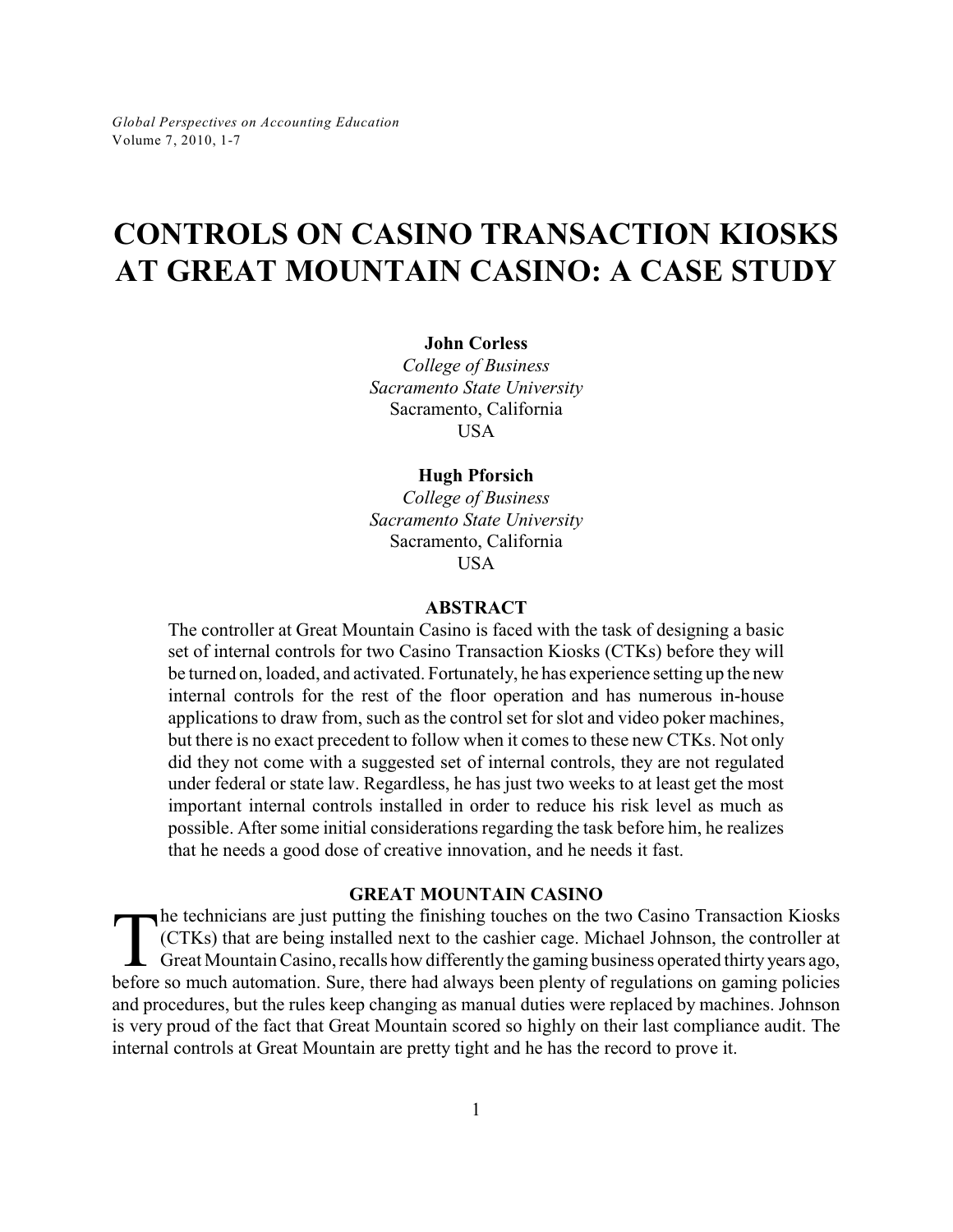These new CTKs, however, are Great Mountain's most recent automated addition and, although the machines are now installed, he has no internal controls in place for them. He knew, when he ordered the machines, that internal controls would be needed. But, he thought he would have more time to install the controls. That was before the decision was made by the Board of Directors, with the intent to further upgrade Great Mountain's already exemplary reputation for customer service, to move the time frame for activating the CTKs to just two weeks. Therefore, Johnson needs to design, install, and document a basic set of internal controls for these two CTKs before they can be turned on, loaded, and activated in just two weeks.

Fortunately, he has plenty of experience after setting up the new internal controls for the entire floor operation when he joined Great Mountain five years ago. He knows the internal control principles and has numerous in-house applications to draw from, such as the control set for slot and video poker machines, but there is no exact precedent to follow when it comes to these new CTKs. Not only did they not come with a suggested set of internal controls, they are not regulated under federal or state law. Regardless, he has just two weeks to at least get the most important internal controls installed in order to reduce his risk level as much as possible. Given the short time frame, it may be smart to draw parallels between the accounting controls applied to slot machines and their service agents, and those that should be applied to casino transaction kiosks.

## **BACKGROUND**

Great Mountain Casino is located on 49 acres of former pasture land in California, 50 miles northeast of Sacramento. In 2003, the federally recognized Indian Tribe officially opened the 75,000 square foot casino which now includes 2,700 state-of-the-art slot and video poker machines and more than 100 games where guests can play Blackjack, Pai Gow Poker, Baccarat, Mini-Baccarat, Texas Hold 'Em, Caribbean Stud Poker and Let it Ride. Pai Gow Poker (also called double-hand poker) is played with a standard 52-card deck and a joker that serves as a wild card in straights, flushes and straight flushes. Baccarat is a card game wherein the aim is to make a total as close as possible to 9, discounting all cards higher than ten or making totals above ten. Mini-Baccarat is a simplified version of Baccarat played with fewer players and dealers. Texas Hold 'Em is one of the most popular poker games in the casinos and poker card rooms across North America and Europe. It is a variant of poker in which players receive two cards each, and five other cards are shared between them. Caribbean Stud Poker is a casino table game with rules similar to Five Card Stud poker. However, unlike standard poker games, Caribbean Stud is played against the house rather than against other players (and, like most such games, it cannot be beaten in the long run). There is no bluffing or other deception. Let it Ride is a casino variation of poker, played against the casino rather than against the other players. The game's relatively slow pace and the chance to pull back two of the three bets has made the game popular with older players and table game neophytes.

Four restaurants and five bars, all of very high quality, contribute to the tribe's goal of producing a world-class, Las Vegas-level casino. One of the more recent features added to Great Mountain Casino is the automated transaction kiosk with its ticket-in, ticket-out technology. These kiosks allow casino guests to redeem their tickets for cash. For security purposes, paper tickets are used to represent cash, which is kept within a locked cage. Customers may also win points and use them to print a comp (complimentary) ticket for use at any of the property's restaurants. Although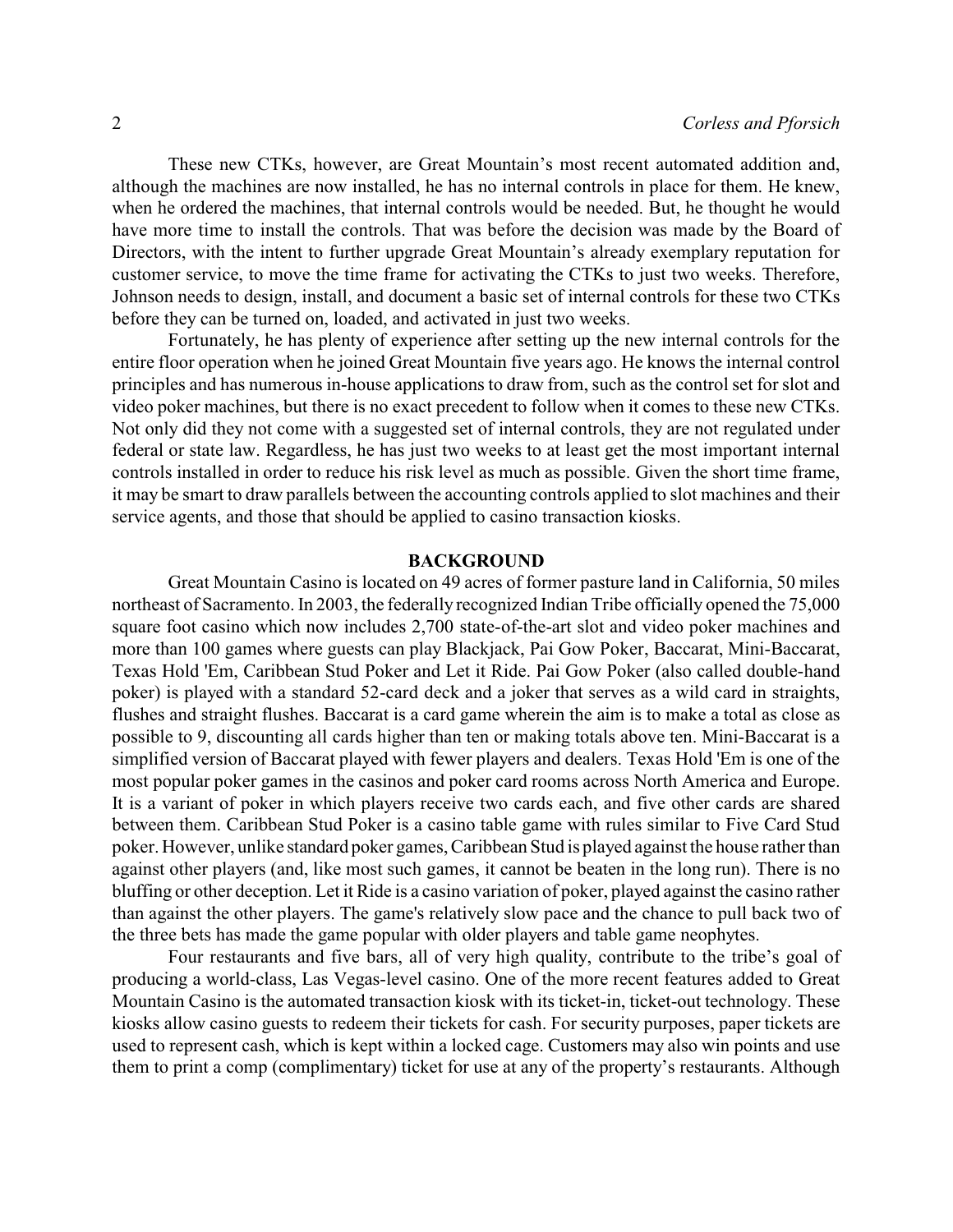the kiosks do not replace the human service agents, they do free the service agents to interact with and serve the guests in ways other than ticket redemption and point conversion.

## **GAMING INDUSTRY REGULATIONS**

The gaming industry, which deals with very large sums of cash, is highly regulated. As the industry has become more complex and competitive, new standards have been established, such as Title 31 in the Code of Federal Regulations which sets anti-money laundering regulations, and Title 25 which sets Minimum Internal Control Standards (MICS). Great Mountain Casino assigns one supervisor and three internal auditors to ensure compliance with Title 31 and is subject to regular audits by the National Indian Gaming Commission (NIGC) and the US Department of Treasury. Title 31, otherwise known as the Bank Secrecy Act (BSA), is administrated by the Financial Crimes Enforcement Network (FinCEN) and enforced by the IRS as part of the Department of Treasury. BSA is charged with detecting or preventing money laundering, which is using funds from illegal sources in a way that makes them look legitimate. Based on this charge, BSA requires Indian casinos with revenues greater than \$1 million to have the following:

- 1. An Anti-Money Laundering Program (AMLP) must be present in the operation. The AMLP needs to be designed to record all cash in and cash out transactions of \$10,000.01 and greater in a day, and to report on a currency transaction report (CTR), which must be filed within 15 days of the transaction with FinCEN.
- 2. Independent testing (performed at least annually) for compliance with the AMLP throughout the operation.
- 3. Designation of a Title 31 compliance officer who is a senior official with the authority to make and enforce policies.
- 4. Adequate training for the appropriate personnel in the operation. This includes cashiers and tellers, slot attendants, surveillance employees, the bingo staff, and any other employees that could possibly handle currency transactions.

## **GREAT MOUNTAIN'S CULTURE OF STRICT REGULATORY COMPLIANCE**

Great Mountain's management team consists of a casino controller, a financial controller, a director of cage operations, a director of slots, a director of table games, a vice president of table games, a player development director, a marketing director, a general manager, an assistant director of finance/compliance, and a director of finance. All eleven members of the team have strong gaming management experience in the regulated environment of Las Vegas. Therefore, they take their obligation to comply with Title 31 very seriously. In fact, when a U.S. District Court decision (The CRIT decision – Colorado River Indian Tribes v. National Indian Gaming Commission) made Title 25 audits technically optional, Great Mountain signed an agreement that gave NIGC oversight on Title 25 MICS compliance audits in order to improve their business practices. In its most recent audit, Great Mountain had very few findings over a three-year audit period; these ranged from missing signatures on regulatory documents to inventories of serial numbered documents not being completed in a timelymanner. AfterGreat Mountain's follow-up response to these findings, the final audit report had only ten findings, a remarkably low number and a source of great pride to the management team.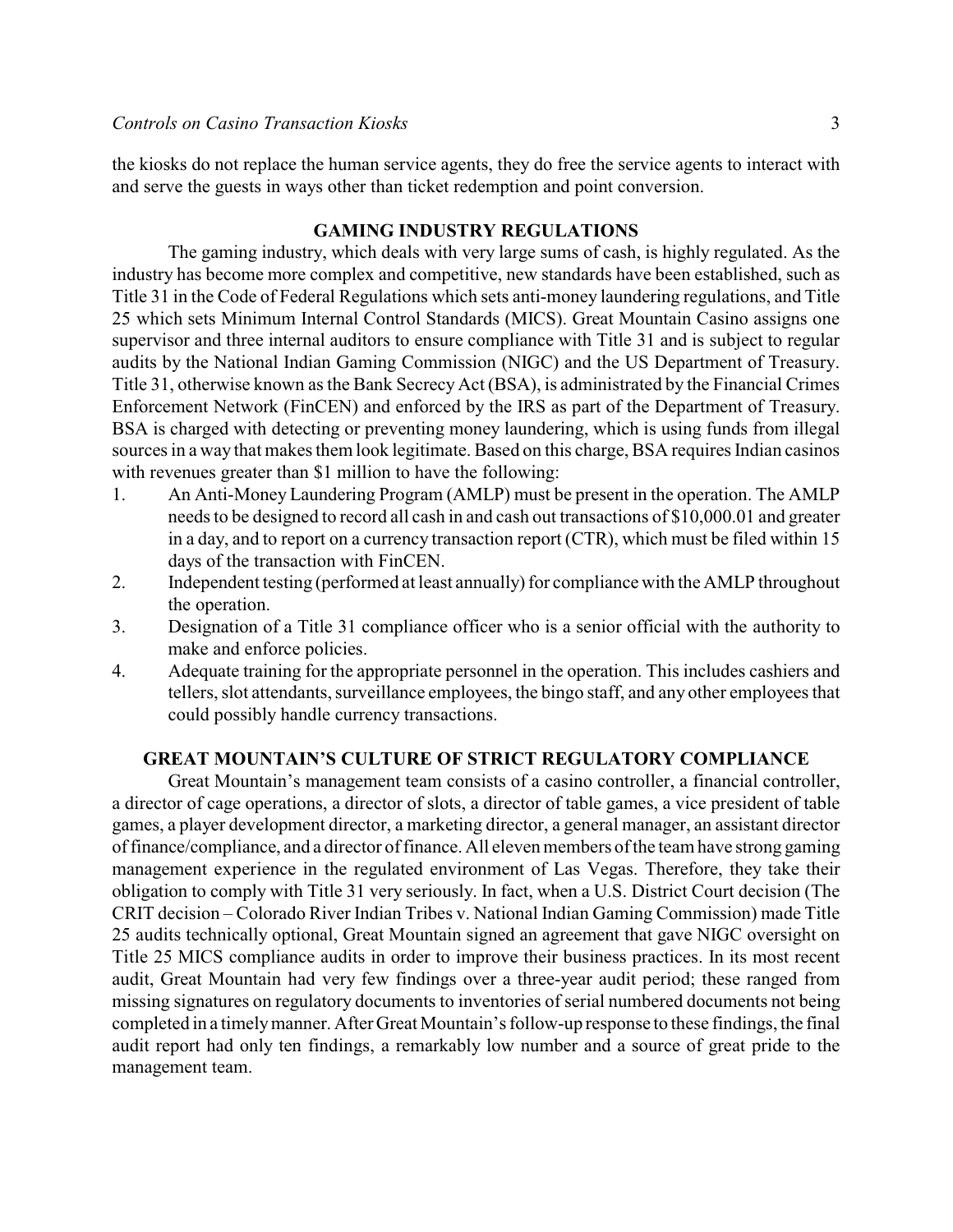Having built up such a strong compliance culture, the Great Mountain Casino management team sees the need to assess the risk of the new kiosks and manage that risk through appropriate internal controls. Despite the heavy scrutiny of Title 31 and Title 25 on nearly all areas of Great Mountain Casino's operations, there is one area that, as yet, has no regulation: the automated transaction kiosks. Since a body of regulations for these machines does not presently exist, the risks to be assessed and managed are more operational and financial than legal. Before designing a set of internal controls for the new kiosks, Johnson decides to review the accounting controls that are already in place for the other related operations on the floor, such as the slot machines and the service agents. A brief review of these two areas follows:

#### **Accounting Controls**

Accounting controls are the back of house controls. The casino, or house, controls the probabilities of winning, and accounting controls are used primarily to control the kiosk, ensuring that the correct amounts of cash are distributed to redeem winning tickets. Accounting controls utilize information from the kiosk system, the count information from the contents of cassettes and bill validators (mechanical device that verifies a bill's authenticity), the banking information from the electronic journal, and other information from the operational department that puts full cassettes (currency containers) into the kiosks. All this information must be used to control the machine. Once a tolerance level for variances is established, anything beyond that level requires investigation as potential fraud.

#### **Casino Kiosks**

Johnson is expecting the new CTKs to reduce payroll costs for service agents, speed up payment of tickets, and make it more convenient for customers to get cash (providing the same functions as an ATM). Before assessing the risks associated with these CTKs and designing a set of controls to mitigate those risks, he takes a mental inventory of what he knows about them so far.

#### *The Need*

Casinos traditionally have slot service agents who pay jackpots (anytaxable jackpot), fix slot machine issues (bill jams, reel tilts), handle short payouts (where the machine doesn't have enough money to pay out, or something goes wrong with the cash out at the machine), and break bills for customers. Even with CTKs, casinos continue to use slot service agents. However, with competition between casinos getting fiercer, they have shifted their focus to providing more customer service. For example, instead of spending time breaking bills, more customer-oriented slot service agents might assist guests by explaining games and jackpot payouts to guests who have questions.

#### *The Function of Casino Transaction Kiosks*

Based on this need, gaming device manufacturers began making machines that pay out with a ticket rather than coins or attendants (for nontaxable payouts). This ticket could then be cashed by either slot service agents or by attendants at the main cage. Some manufacturers saw this as an opportunity to develop kiosks that would cash the tickets for the patrons. There are different types of kiosks that can include one or more of the following: bill breaking capability, ticket cash out capability, ATM withdrawal, and credit card advances. How much money is kept in these kiosk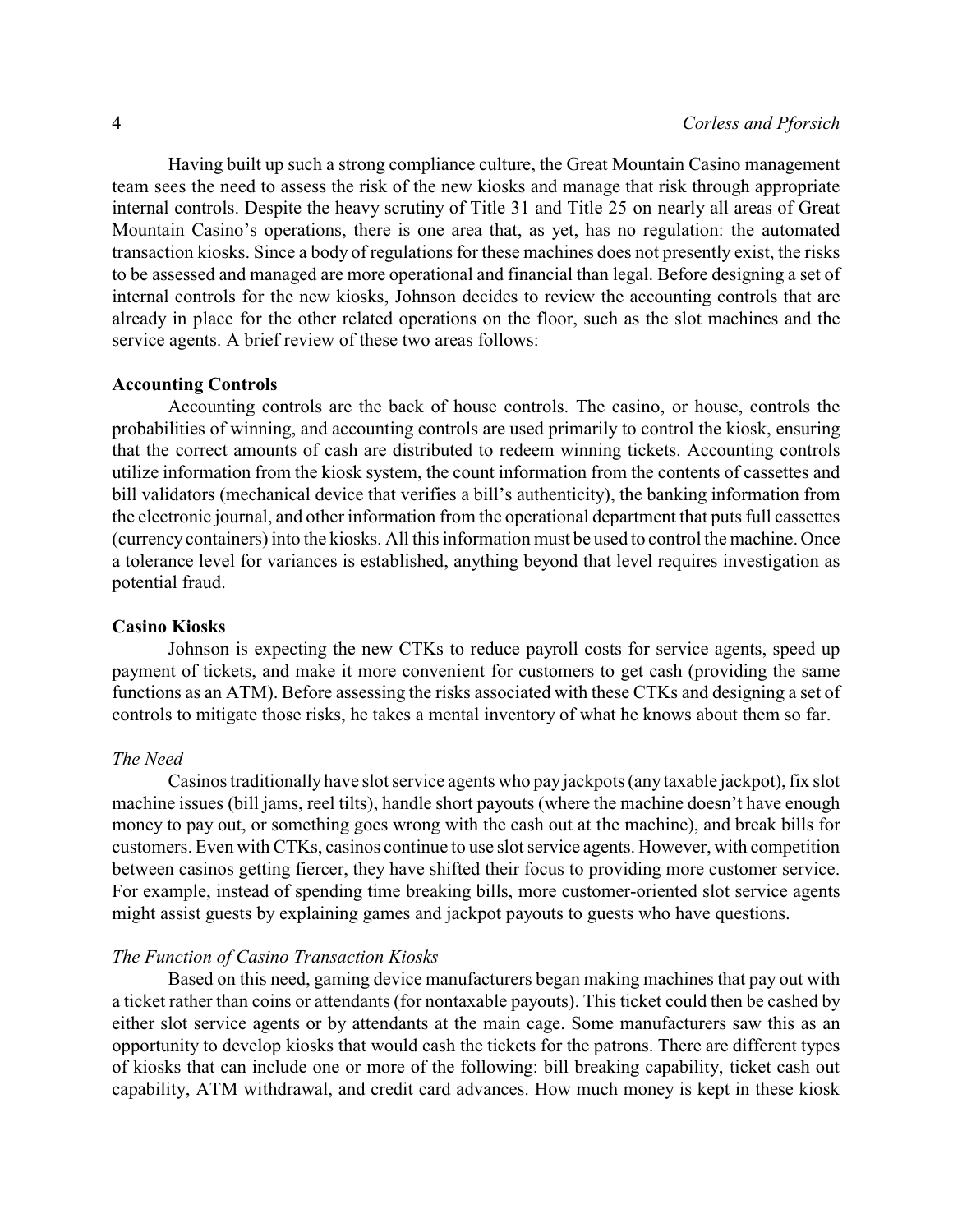machines (impress amount) depends on what functionality the kiosk performs. For example, more money is needed in a CTK if it also functions as an ATM, but a smaller amount is required if it only functions to break large bills or cash tickets.

#### *The Procedures*

In its function as an ATM, the CTK gets loaded with cassettes full of bills, and a hopper full of coins. Coins will be an immaterial amount to the total machine impress. As customers perform transactions at the machine, the cassettes are depleted. Money, tickets, debit cards and credit cards go into the machine, and cash comes out. Money and tickets will go into a bill validator and are held there until it is removed and taken to a designated room for counting. Debit and credit card transactions are captured on an electronic journal from the banking entity that performs those transactions.

### **INTERNAL CONTROLS PRIOR TO THE KIOSKS**

Operational controls vary greatly from casino to casino. These differences are usually driven by management philosophy, business needs, and staffing levels. Simply speaking, however, three types of controls are utilized:

**Key controls** are physical keys that unlock secure areas that protect the casino's assets. Segregation of duties regarding the physical handling and recording of casino assets (particularly cash) are called **money controls**. **Drop controls** are the control procedures surrounding the removal of drop boxes and the subsequent count of the box contents. Drop boxes are self-locking boxes secured to a game table into which the dealer places all incoming funds (e.g., outside checks [chips from other casinos], cash, fill slips). Fill slips are formal requests by a floor supervisor to authorize the cage cashier to perform a fill for the distribution of chips or coin to gambling tables.

Given the expediency that the Board of Directors abruptly require of him, Johnson will clear his schedule for the next several days. He knows he will have to devote his full attention, with a healthy dose of creative innovation, to this project. To get these kiosks activated in the next two weeks, he must work efficiently and think fast.

#### **COSO RISK ASSESSMENT AND RISK RESPONSES**

In 1992, the Committee of Sponsoring Organizations (COSO) issued a document titled "Internal Control—Integrated Framework." COSO defined internal control and broke it down into five components, including risk assessment. In 2004, COSO issued a second document titled "Enterprise Risk Management—An Integrated Framework. In this later document, COSO broke Risk Assessment into two categories: Risk Assessment and Risk Response. Much has been written about Enterprise Risk Management (ERM) (e.g., Moeller, 2007; Miccolis, Hively, and Merkley, 2001). Most enterprises realize that they cannot eliminate all risk, but attempt to minimize the risks that are most likely and most severe. This is usually done in three stages: (1) brainstorming to list all possible risks, (2) placing those risks on a risk map according to probability and severity, and (3) taking steps to mitigate the most significant risks. The purpose of this case is to give students the opportunity to go through these three steps for a casino that is automating part of its operations.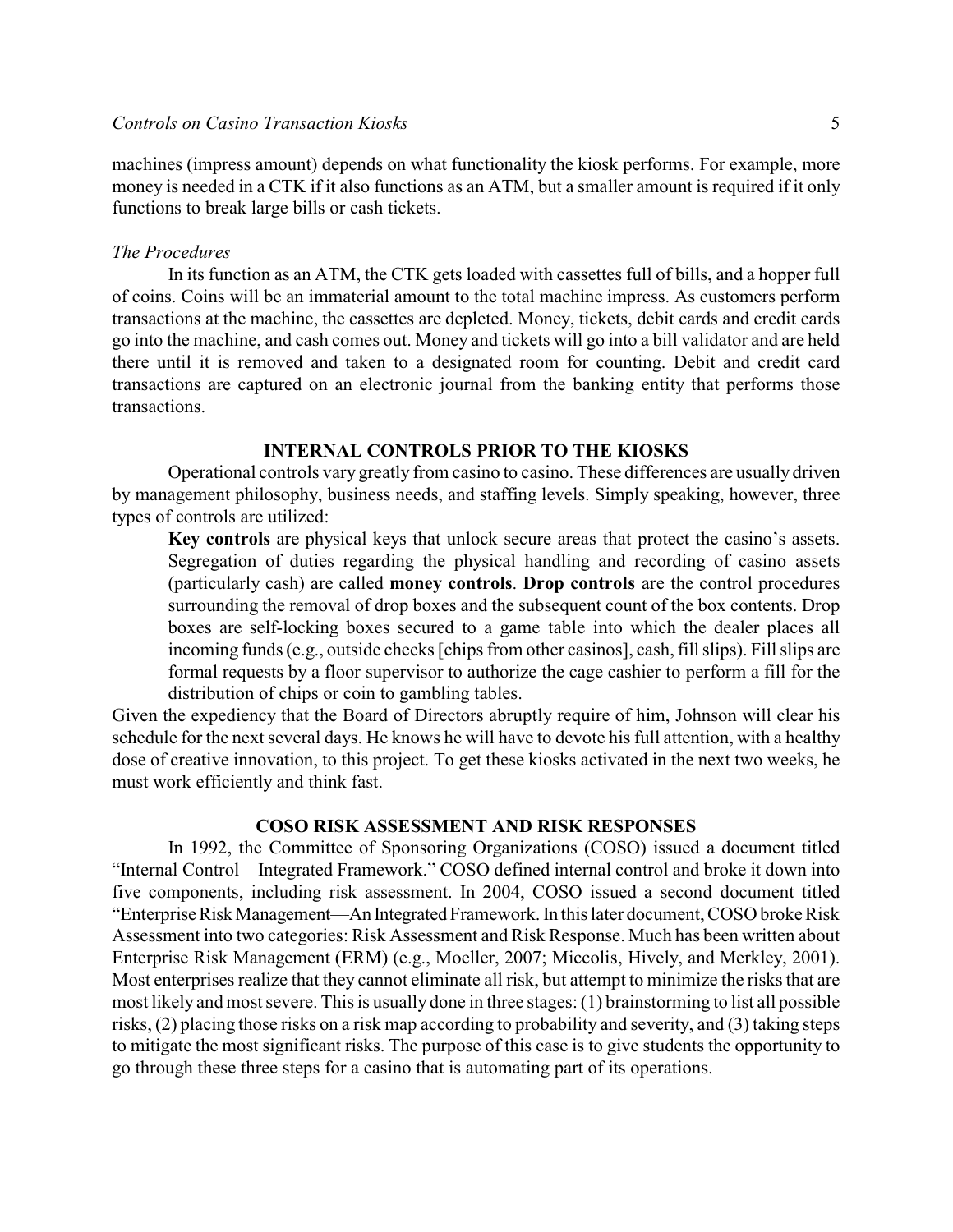The first stage is brainstorming. In this stage, all possible risks should be listed regardless of their consequence or their likelihood. No member of the group should attempt to stifle any other member of the group. The goal is to recognize the many possible risks faced by the enterprise. Since all members of an audit team are to participate in a brainstorming session before working on an audit (SAS 99 Paragraph 14), this case will provide valuable experience for the auditing students.

In the second stage, the relative significance of each risk should be assessed by placing each risk on a risk map like that below. The risks put into Quadrant I are the most dangerous to the enterprise while the risks in Quadrant IV are the least dangerous.

In the third stage, participants are to suggest steps that can be taken to mitigate the risks that have been identified. Some risks might be avoided, others may be shared (by purchasing insurance), and some may be accepted as a cost of doing business. The amount of effort made to mitigate each risk will vary according to its severity and probability.

In small groups or teams, go through these three stages to answer the following questions for the Great Mountain Casino case.